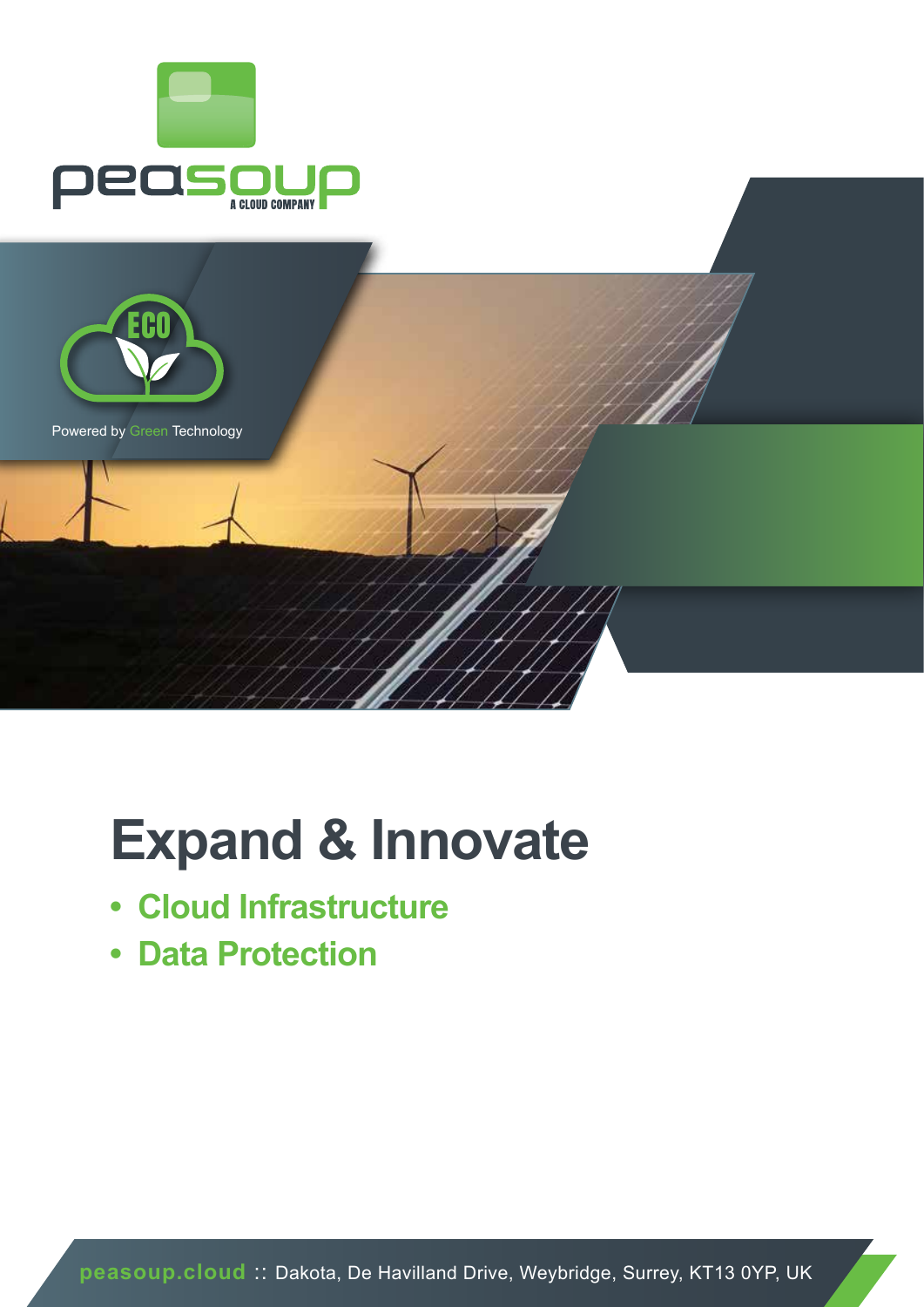## Ready, Steady, GO Cloud

Using **Cloud** can give you huge advantages over the competition, especially in terms of **scalability, flexibility, cost effectiveness and security**.

- $\checkmark$  Scalability through a pay as you use service, you can access the IT system your business requires when it needs it. Through virtualisation, scaling up or down the company systems can be done quickly and efficiently, and with minimum downtime.
- $\checkmark$  Cost Savings cloud helps to move the IT infrastructure out of your premise. With this move, many of the costs associated with supporting on-premise servers, applications and data are vastly reduced.
- $\checkmark$  **Reduced downtime** as opposed to your hardware failing, IaaS platforms rely on multiple servers and data centres. If one area fails other hardware resources are available immediately to pick up the slack.
- $\checkmark$  Flexibility IaaS platforms can be accessed on-demand anywhere, as long as you have an internet connection, and you'll only pay for the resources used, keeping your costs down.

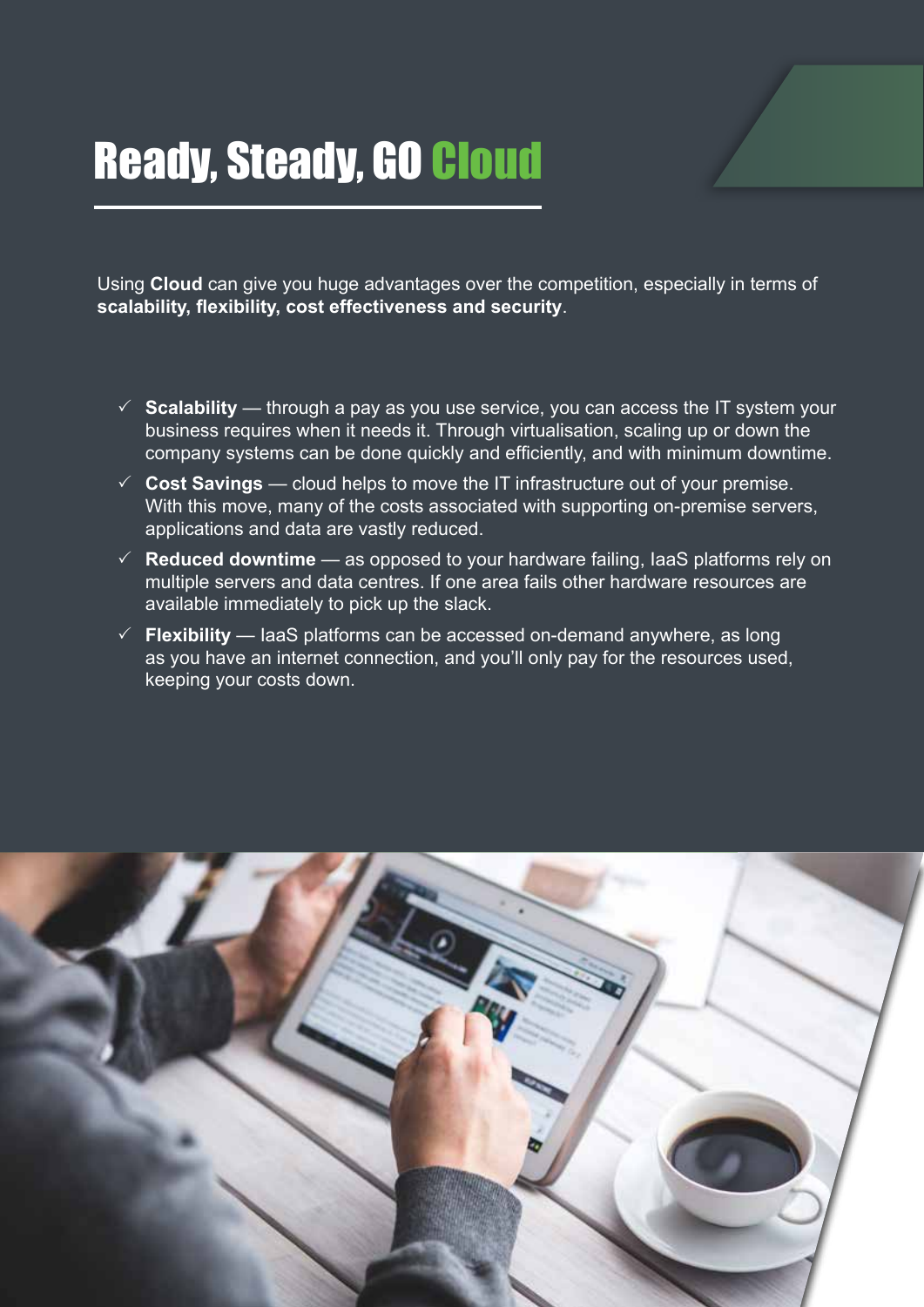### How Cloud Can Help Your Business

Cloud services can help to run and expand any business by running efficiently without the burden of large capital investments. From **virtual data centres and data security to storage and GDPR** IaaS provides the ability to harness the latest technology & software.

- $\checkmark$  IT infrastructure on demand enables you to scale up or down making the operations flexible.
- $\checkmark$  **Remote access** allows anyone to connect seamlessly, anytime, anywhere on any device.
- $\checkmark$  **Higher efficiency** more reliable than on-premise technology solutions. There is no need to constantly reinvest on highly speciailised IT resources.
- $\checkmark$  Enhanced security cloud provides greater levels of data security than onpremise servers by air gapping backups protecting from data theft as well that of natural disasters.

Choose the cloud solution right for your company, either full cloud adoption or a hybrid model. The hybrid model enables you to utilise the cloud only for some of your business operations, whilst keeping some of your infrastructure on premise. The hybrid model is often used for online protection against cybercrime, theft, natural and technology disasters. **Backup and recovery and disaster recovery lead the pack of the hybrid cloud "as a services".**

PeaSoup is a solid organisation that we have trusted for over 4 years with our key front of house business applications, we are absolutely over the moon with the service provided. All in all, it's amazing value for money. "



**PEASOUP.cloud**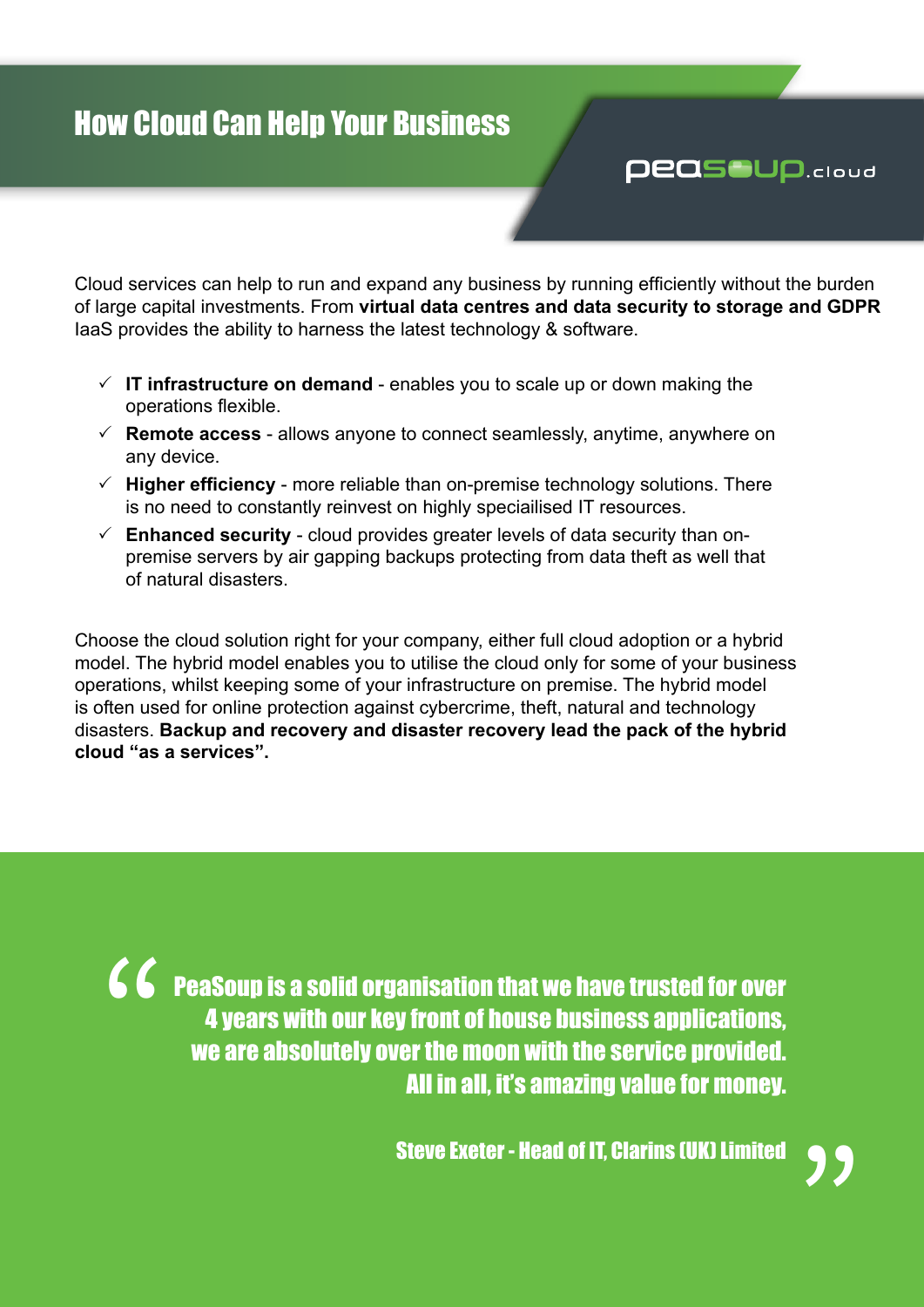# Our Services

CONNECT

PeaSoup offers a reliable, secured and cost-effective **Infrastructure, Disaster Recovery and Backup** as a Service. Our cloud services have evolved over time to provide an outstanding level of **real 99.99% uptime**, with no caveats, no small prints. In real terms this gives us only just over 52 minutes per year maintenance time. Our selection of solid and trusted technology partners has helped us to achieve this excellence.

**MARKE** 

**HNA-PR** 

спавет

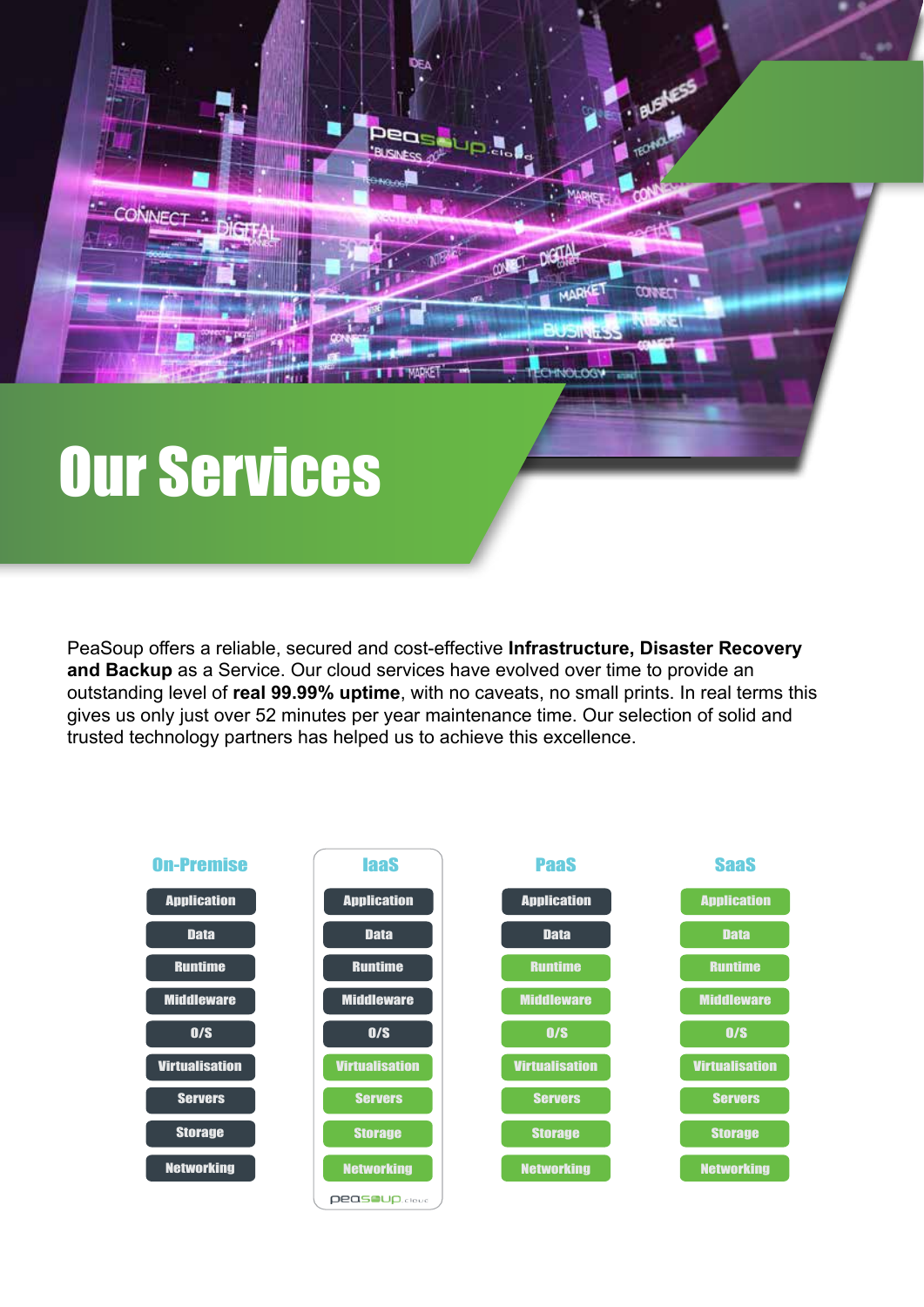## Cloud Infrastructure

PeaSoup supplies Cloud Infrastructure as a virtual Data Centre for each customer. This allows the customer to control and configure processing, storage, networks and other fundamental computing resources required for running applications and install the operating system and applications required. But these users do not need to manage and maintain the physical infrastructure of the server.

### Infrastructure as a Service (IaaS)

Provides highly scalable infrastructure for applications, data and security.

- $\checkmark$  Cloud infrastructure based on a cutting-edge hyper-converged architecture.
- 3 Deployed from **ecological** data centres
- $\checkmark$  Complete cloud service (virtual data centre) under your control - firewall rules, including NAT, site-to-site VPN, Client to site SSL-VPN, load balancers included as standard.
- $\checkmark$  Easy and intuitive user interface simplifying the management and administration.
- $\checkmark$  Virtual Machine (VM) hardware administration with "hot add" CPU, RAM, storage and network capabilities providing instant additional resource.
- $\checkmark$  Quick provisioning with an upfront and transparent fixed monthly cost.



#### www.**peasoup.cloud/iaas**

PeaSoup provides a vDC that allows our customers, drivers, and operators to stay connected reliably and fully protected 24/7/365 "

Peter Whitby - MD, Virtual Rank



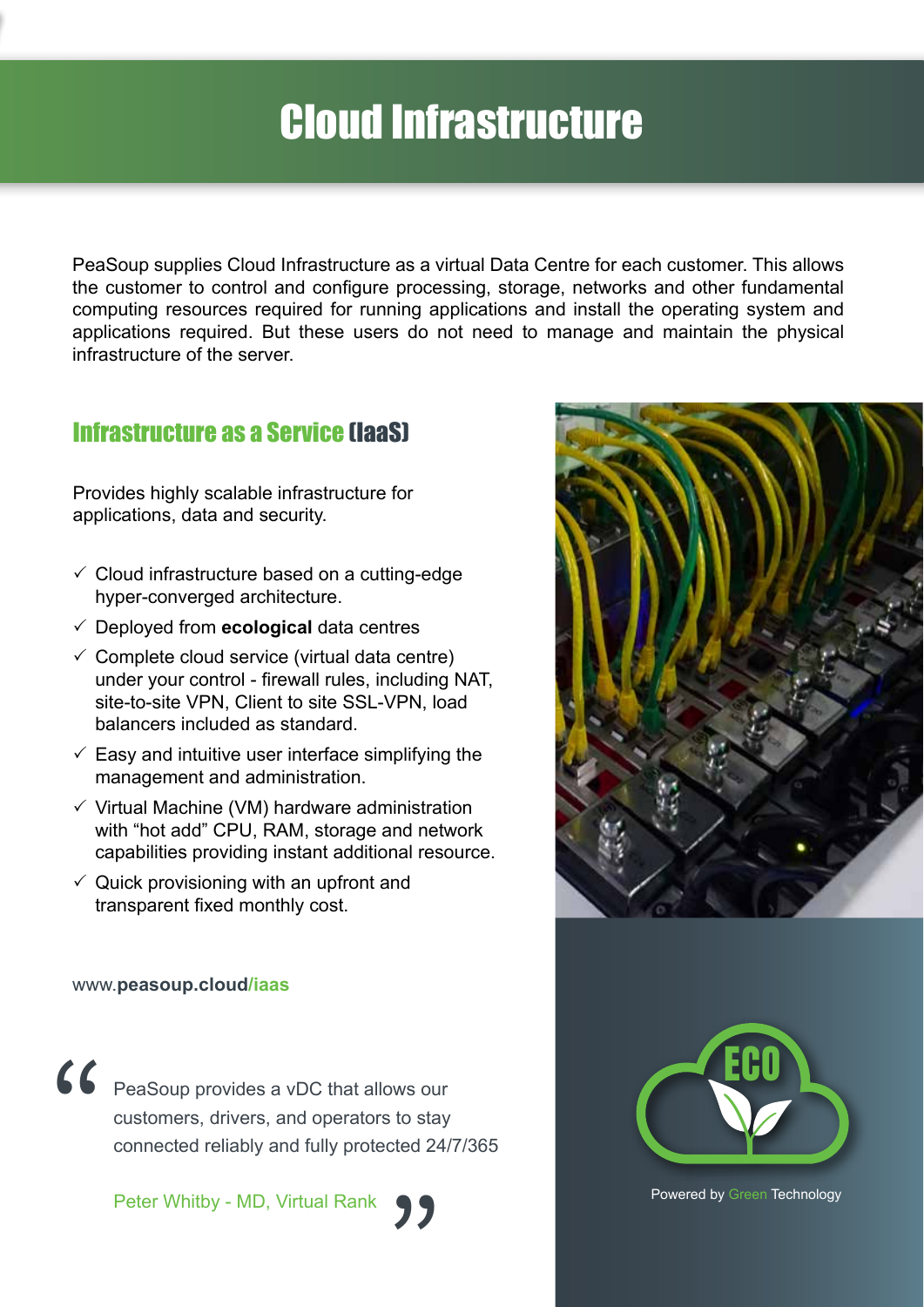### Data Protection

### Cloud Backup & Recovery (BRaaS)

Protects businesses against user and software errors, hardware failure, any security breaches, malicious deletion, theft, cybercrime, natural or technology disasters.

- $\checkmark$  Easy to deploy and manage.
- $\checkmark$  Low cost, based on a per GB basis only.
- $\checkmark$  Air-gapped protection from ransomware encryption, viruses and malicious deletion of data including internal backups.
- $\checkmark$  Additional automated temporary backup quota increases with no additional charges, to ensure the backups run successfully and comprehensively.
- $\checkmark$  Backup copy jobs to a dedicated PeaSoup data centre, fully compliant to the UK Gov data protection guidelines (NIST).
- $\checkmark$  Full visibility and control of the off-site backups from your local Veeam console.

www.**peasoup.cloud/braas**

### Disaster Recovery (DRaaS)

Protects brands, loss of revenue and loss of customers.

- Protection against disasters and logical failures.
- Application consistency.
- No additional outbound charges for failback to live system.
- Part of the company continuity planning.
- $\checkmark$  Minimal disruption and downtime with low Recovery Time Objectives (RTOs).
- No performance degradation of production databases, applications and transactions.

#### www.**peasoup.cloud/draas**

Engaging with PeaSoup, we aimed to have a replication of all critical services that could be tested and proven in advance without disruption to the live environment and without budgets spiraling out of control. "

*Pip Hignett - SA, Central Scotland Valuation Joint Board*

,<br>"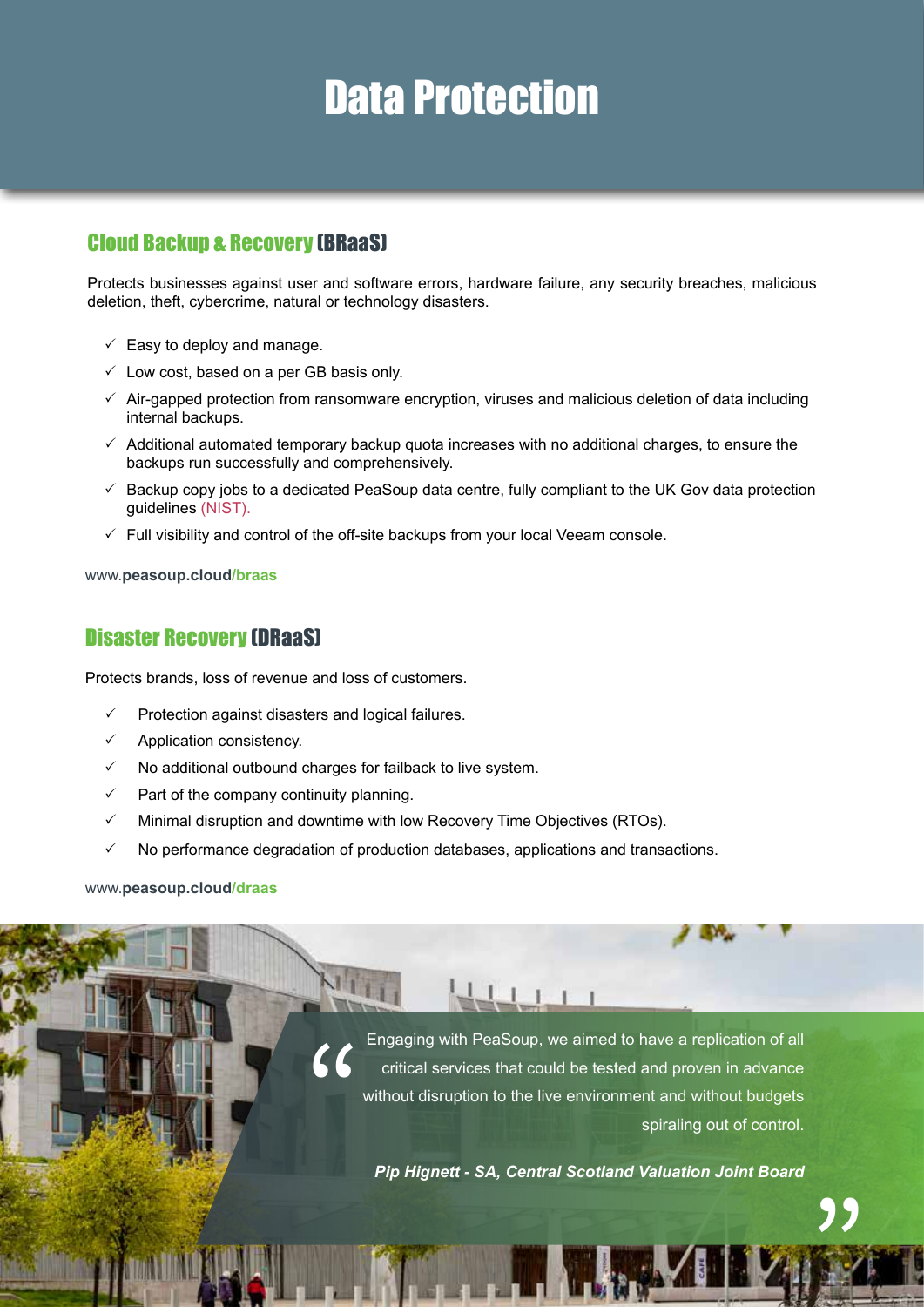

### Eco-cloud & Immersive Cooling



Why PeaSoup

We're a "born in the cloud" company, formed to create a cloud service, designed and built with a fresh business and technology approach. Our objectives are on delivering an innovative and top-quality cloud built as an entirely software-defined environment and exceeding the individual customer's needs.

- $\checkmark$  Data centres with advanced resilience and physical security
- $\checkmark$  Simple and transparent pricing model
- $\checkmark$  24/7/365 technical support
- $\checkmark$  Real 99.99% uptime
- $\checkmark$  Data sovereignty data is not replicated outside of UK borders

#### implementing new and revolutionary technologies. Our cloud infrastructure has been built on an immersed data centre technology, also known as liquid/submersed cooling. This gives all organisations demanding a high performance cloud the ability to design, innovate, test and release their product and services quickly and most importantly, ecologically. With the rise of digitalisation, liquid cooling, apart from the environmental benefits, IT infrastructure simplifications and drastically increased performance, is the only technology able to handle "Big Data" projects consistently and resiliently.

### Technology Benefits

- $\checkmark$  Allows for higher processor utilisation and enhanced performance
- The optimal operational conditions drastically increase reliability and stability. Perfect for all "a-as-service" platforms delivering up to 99.99% uptime.
- $\checkmark$  Perfect platform for day-to-day operation, Big Data, IoT and more
- Environmentally friendly